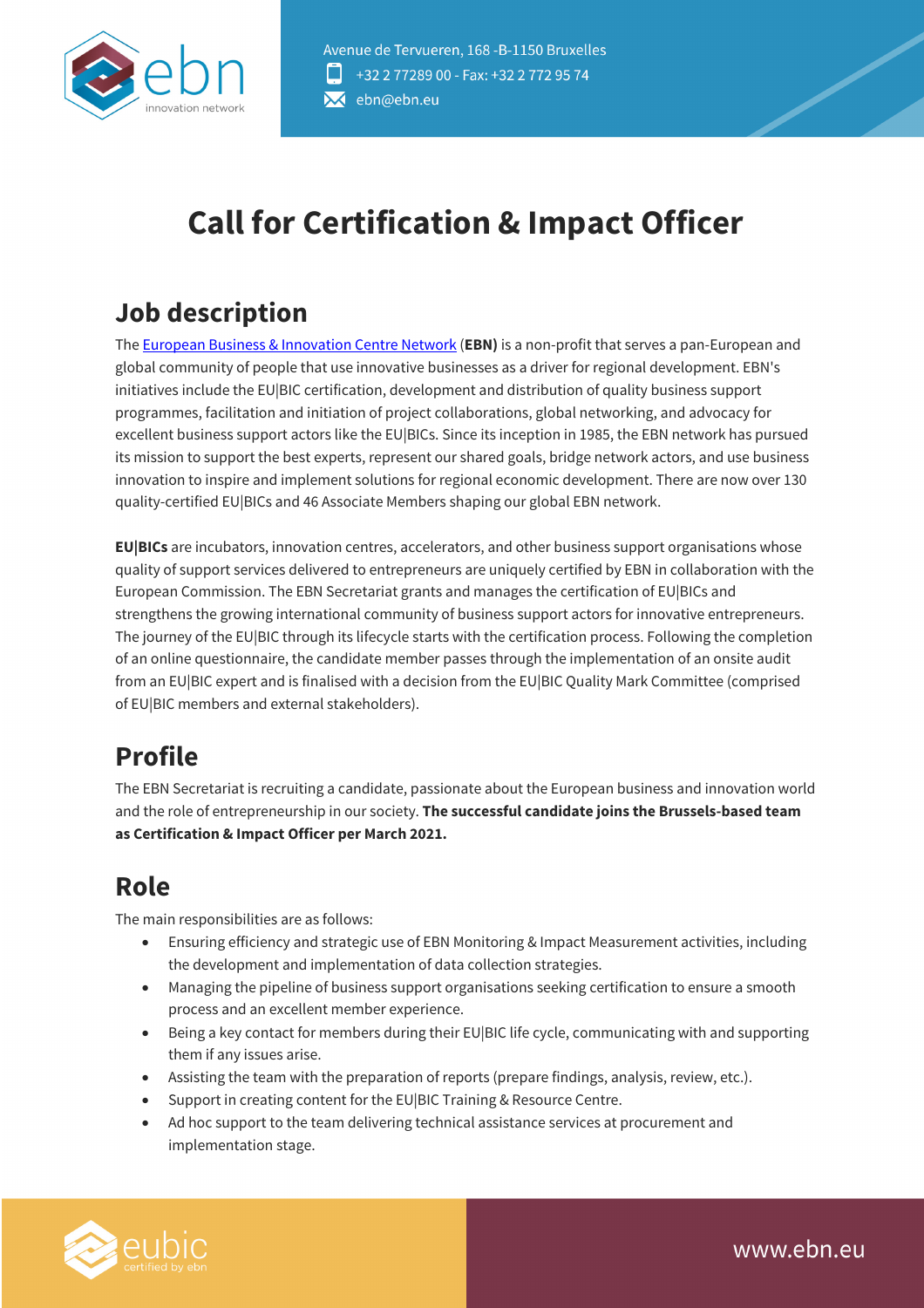

#### **In return we offer:**

- Market-conform salary package, contributory pension, and additional hospitalisation insurance
- The opportunity to acquire broad communication experience in an international association working from its office in the heart of the EU in Brussels
- 20 days paid holiday + 5 additional days by EBN
- Work travel reimbursement

# **Experience**

Required experience:

- 1-3 years of work experience in research and/or monitoring.
- BA/BS required (relevant graduate degree in the areas of economics, international development, business administration, or related field is a plus).
- Strong analytical skills.
- Experience in managing multiple relationships within an organisation, managing different work-strands simultaneously.
- Strong presenter of complex concepts, ability to communicate effectively with clients.
- Technically savvy highly proficient in Google packages, Excel and PowerPoint.
- Excellent command of written and spoken English, other languages are considered an advantage.

#### Desired:

- Demonstrated experience with developing and implementing surveys.
- Demonstrated experience with data visualisation tools.
- Demonstrated experience with business support organisations, startups and innovation ecosystems.
- Curious and entrepreneurial mindset.
- Detail-oriented and problem-solving.
- Ability to move quickly between collaborative and independent work styles.
- A self-motivated, quick learner with great initiative who can apply good judgement with confidence.

# **To apply**

Qualified candidates should submit their application via email to *job@ebn.eu*, including:

- CV
- Cover letter (maximum one page)

Please use "Certification & Impact Officer" as the subject line of the mail.

Please note that only shortlisted candidates will be contacted.

Starting date of work: as soon as possible and no later than the 8<sup>th</sup> of March 2021.

Please note that only shortlisted candidates will be contacted. Candidatures will be treated confidentially. EBN is an equal opportunities employer.